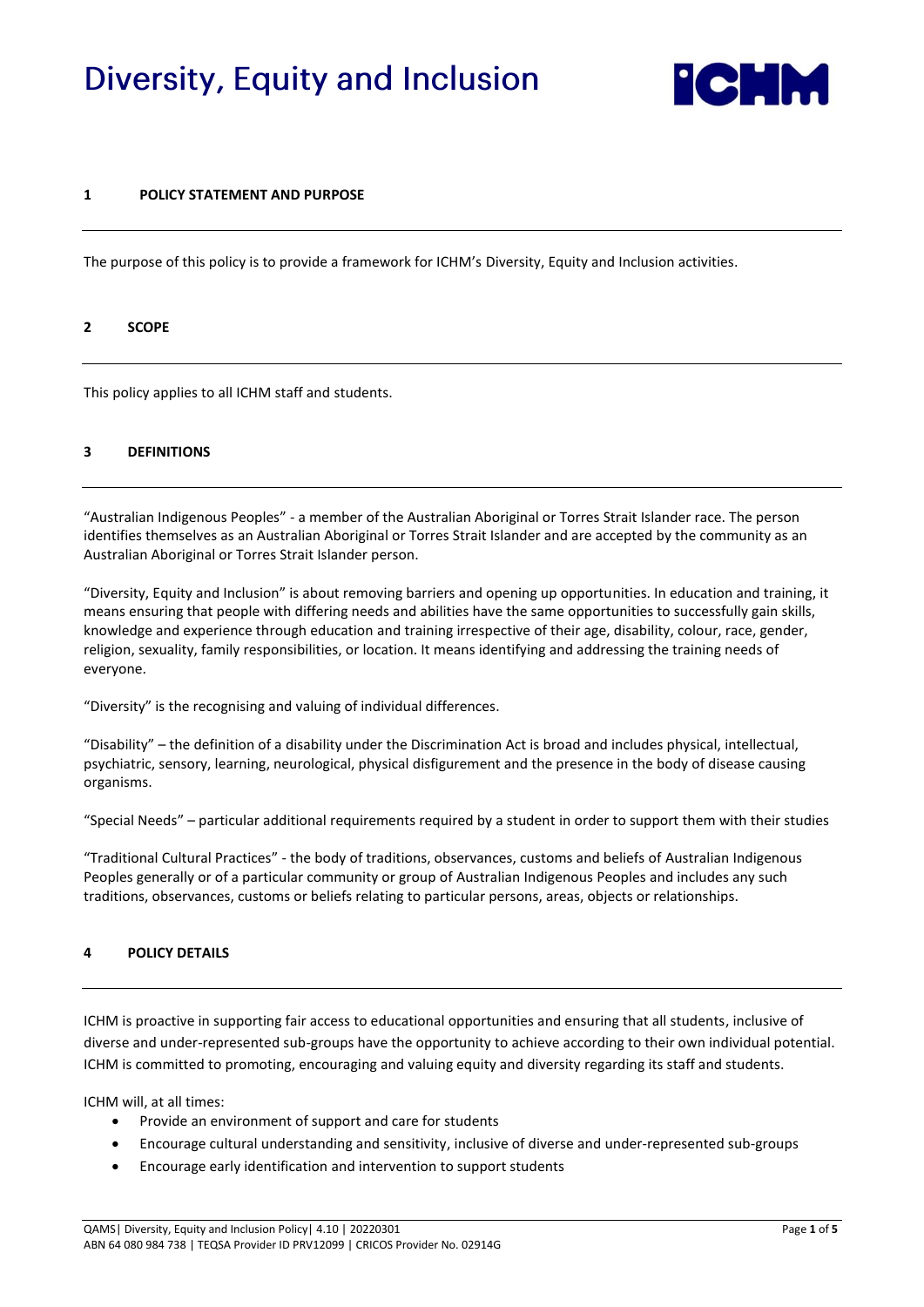- Seek to ensure that practices are non-discriminatory and pay due consideration to the needs of all groups and sub-groups
- Evaluate all educational processes to ensure that they are inclusive and value students from a diverse background
- Ensure all policies and procedures are non-discriminatory
- Provide students with information about access and equity issues and the complaints resolution process
- Remain supportive and sensitive to the needs and traditional cultural practices of Australian Indigenous Peoples

ICHM requests that all students declare if they are in need of specific assistance with regard to language, literacy and numeracy so that specific learning support may be provided. Alternative learning and assessment strategies are employed by ICHM staff to assist students with special needs.

ICHM will support traditional cultural, ceremonial (including spiritual and community obligations) and Sorry Business practices in line with Fair Work Australia guidelines.

## **PROCEDURE**

All ICHM staff members are responsible to ensure that they understand and implement this policy and behave in a courteous, sensitive and non-discriminatory manner when dealing with other staff, students and clients.

Likewise, all ICHM students are responsible for behaving in a courteous, sensitive and non-discriminatory manner when dealing with staff, other students and clients.

Students are encouraged to declare any special needs outlined in this policy as early as possible to allow for reasonable adjustments to be considered and implemented.

Indigenous students are encouraged to discuss leave requirements pertaining to cultural obligations with an appropriate member of staff or stakeholder as early as possible.

#### *Pre-enrolment*

- 1. Any application received where an applicant has indicated a special need, along with any relevant supporting documentation will be sent to the Program Director Academic (PDA) (or delegate) for assessment. The PDA (or delegate) will then advise the Admissions staff of the decision, who will communicate this to the applicant in writing. The privacy of the applicant will be maintained according to the ICHM Privacy Policy.
- 2. If the applicant continues with their enrolment any approved reasonable adjustments will be communicated to the relevant staff by the Admissions staff and a copy of the recommendation will be placed in the students' file. The PDA (or delegate), will co-ordinate implementation of the required reasonable adjustment in conjunction with the relevant staff.

#### *Post-enrolment*

1. Where a student has been accepted into a course of study and the student subsequently declares to a staff member that they have a special need that requires reasonable adjustments the staff member will encourage the student to meet with the PDA (or delegate). The PDA (or delegate) in consultation with the student and after reviewing any supporting documentation will co-ordinate the implementation of the required reasonable adjustment in conjunction with the relevant staff. A copy of the recommendation will be placed in the students' file. The privacy of the student will be maintained according to the ICHM Privacy Policy.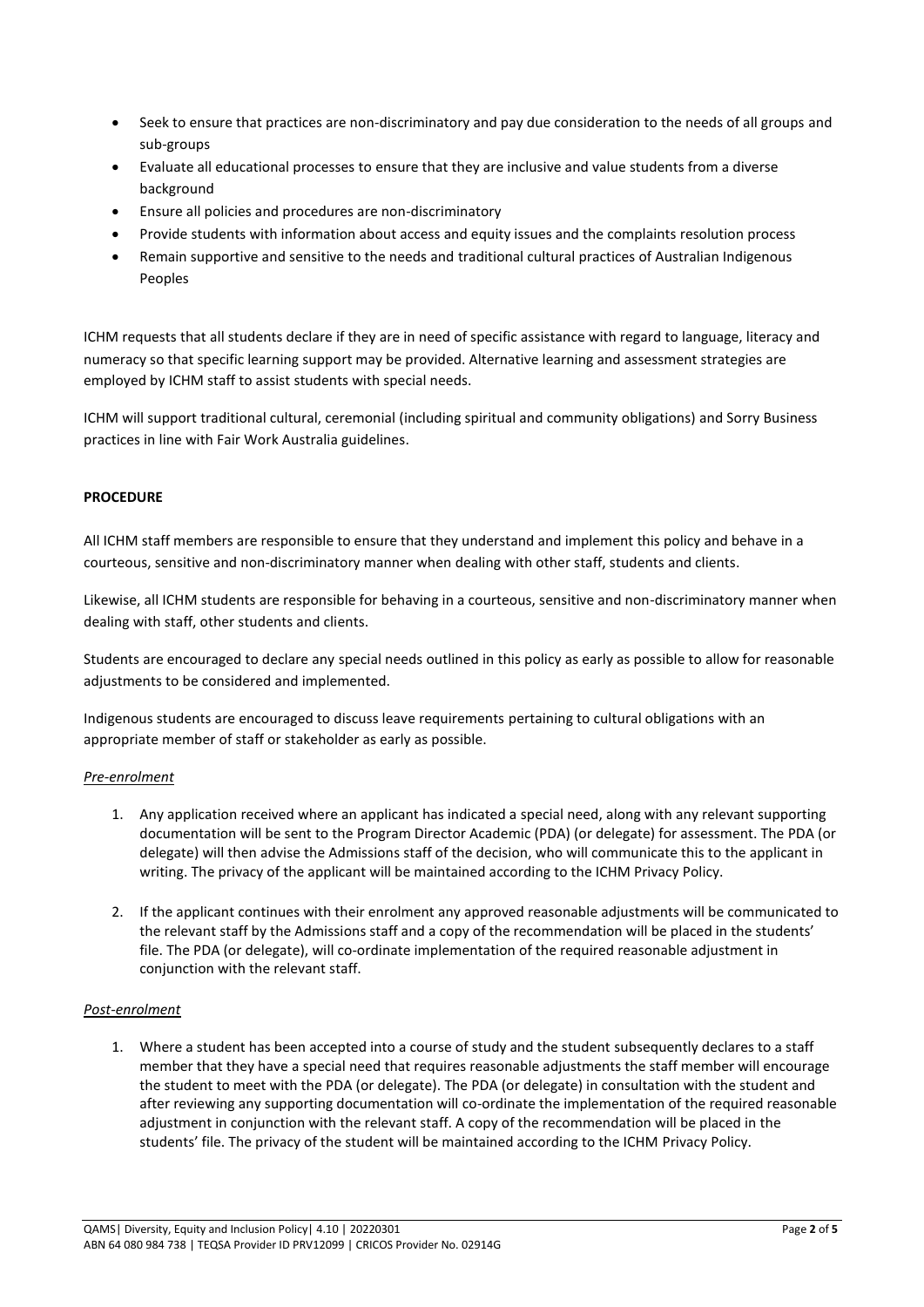- 2. Where a student declares to a staff member that they have a special need that requires reasonable adjustments, the staff member will send an email to the PDA (or delegate) outlining the students declaration and a copy will be placed in the students file.
- 3. If the student has not approached the CEO (or delegate) within 2 weeks of declaring the special need, the Program Director Academic (or delegate) will inform the CEO and initiating staff member.

# **5 RELEVANT LEGISLATION**

ICHM acknowledges its legal obligation under Federal and State legislation to ensure that all working and teaching practices are fair, equitable and non-discriminatory.

The Equal Opportunity Commission of South Australia provides information, education and training, and assesses and resolves complaints under South Australian equal opportunity legislation:

- Equal Opportunity Act 1984 (SA)
- Racial Vilification Act 1996 (SA).

The Australian Human Rights Commission is responsible for the promotion and protection of human rights in Australia under federal human rights and anti-discrimination law:

- Australian Human Rights Commission Act 1986
- Age Discrimination Act 2004
- Disability Discrimination Act 1992
- Racial Discrimination Act 1975
- Sex Discrimination Act 1984

The Workplace Gender Equality Agency is charged with promoting and improving gender equality in Australian workplaces:

- Workplace Gender Equality Act 2012

These National and State based laws are also informed by International human rights laws. Taken together, this legislation seeks to protect people against discrimination in employment and many other endeavours based on:

- age
- criminal record
- impairment, mental, intellectual, psychiatric and physical disability
- marital status
- medical record
- nationality
- political opinion
- race, colour, nationality, national extraction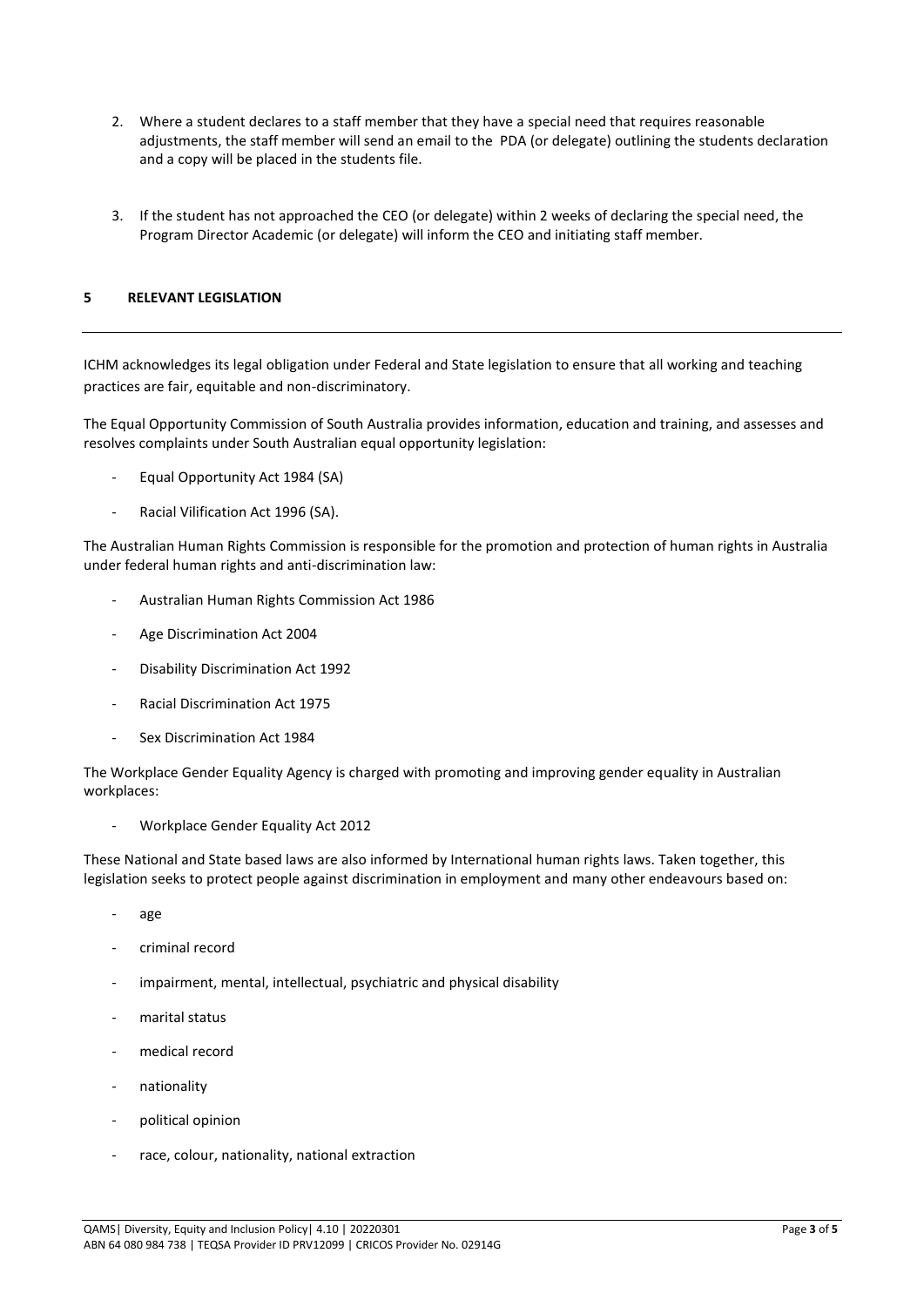- social origin
- religion
- sex
- sexual orientation
- trade union activity.

The Work Health and Safety Act 2012 (SA) also requires that all employees and students be provided with a safe and healthy working and learning environment free from discrimination and/or harassment.

## **6 RESPONSIBILITIES AND AUTHORITIES**

The Chief Executive Officer is responsible for approving this policy.

The CEO is the policy owner.

# **7 REVIEW**

The CEO is responsible for the review of this policy on a 3 yearly basis.

# **8 ACKNOWLEDGEMENT (if applicable)**

Not applicable.

## **9 APPROVAL**

| Diversity, Equity and Inclusion |                   |  |
|---------------------------------|-------------------|--|
| <b>Policy Owner</b>             | CEO               |  |
| <b>Version Number</b>           | 4.1               |  |
| <b>Approval Authority</b>       | CEO               |  |
| <b>Approval Date</b>            | March 2022        |  |
| <b>Next Review Date</b>         | <b>March 2025</b> |  |